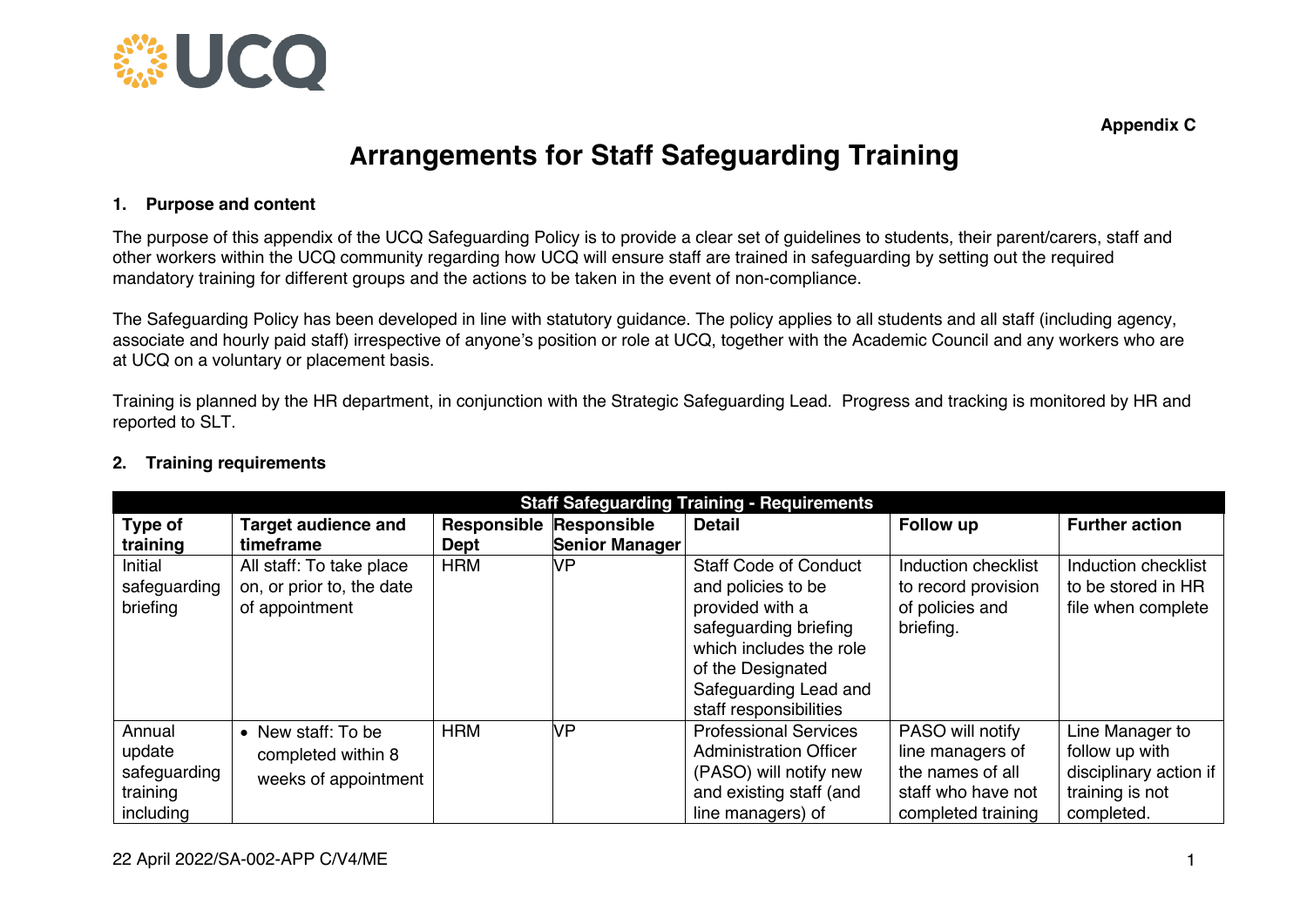

| <b>Staff Safeguarding Training - Requirements</b>                                                     |                                                                                                                                                                                                                                                |                                        |                |                                                                                                                              |                                                                                                                                                                                                                            |                                                                                              |
|-------------------------------------------------------------------------------------------------------|------------------------------------------------------------------------------------------------------------------------------------------------------------------------------------------------------------------------------------------------|----------------------------------------|----------------|------------------------------------------------------------------------------------------------------------------------------|----------------------------------------------------------------------------------------------------------------------------------------------------------------------------------------------------------------------------|----------------------------------------------------------------------------------------------|
| Type of<br>training                                                                                   | <b>Target audience and</b><br>timeframe                                                                                                                                                                                                        | Responsible Responsible<br><b>Dept</b> | Senior Manager | <b>Detail</b>                                                                                                                | <b>Follow up</b>                                                                                                                                                                                                           | <b>Further action</b>                                                                        |
| policy &<br>practice in<br>relation to<br>Prevent                                                     | • Existing staff: To be<br>completed annually<br>• Volunteers/those in<br>placement: to be<br>completed prior to<br>appointment and then<br>repeated annually in<br>line with existing staff                                                   |                                        |                | planned safeguarding<br>training                                                                                             | within the<br>appropriate<br>timeframe.<br>Line Manager to<br>advise the person<br>that the training<br>must be booked on.<br>and completed<br>within, the next<br>month.                                                  | Information to be<br>included in annual<br>appraisals/perform<br>ance reviews.               |
| Education &<br>Training<br>Foundation<br>(ETF) or<br>equivalent<br>online<br>safeguarding<br>training | • All staff: Within 8<br>weeks of appointment<br>• Training to be<br>updated within each<br>subsequent 3 year<br>period<br>• Volunteers/those in<br>placement: to be<br>completed prior to<br>appointment and then<br>updated every 3<br>years | <b>HRM</b>                             | VР             | • PASO to organise<br>online training as part<br>of induction<br>• Staff to forward<br>certificate/s to HRM<br>when complete | PASO to notify line<br>manager if the<br>certificate is not<br>received within 8<br>weeks<br>Line Manager to<br>advise the person<br>that the training<br>must be completed<br>within the<br>subsequent 10<br>working days | Line Manager to<br>follow up with<br>disciplinary action if<br>training is not<br>completed. |
| Keeping<br>Children<br>Safe in<br>Education                                                           | • All staff: Within 8<br>weeks of appointment<br>• Declaration to be<br>updated within<br>annually                                                                                                                                             | <b>HRM</b>                             | <b>VP</b>      | • PASO to organise<br>document declaration<br>as part of induction                                                           | PASO to notify line<br>manager if the<br>declaration is not<br>received within 8<br>weeks                                                                                                                                  | Line Manager to<br>follow up with<br>disciplinary action if<br>training is not<br>completed. |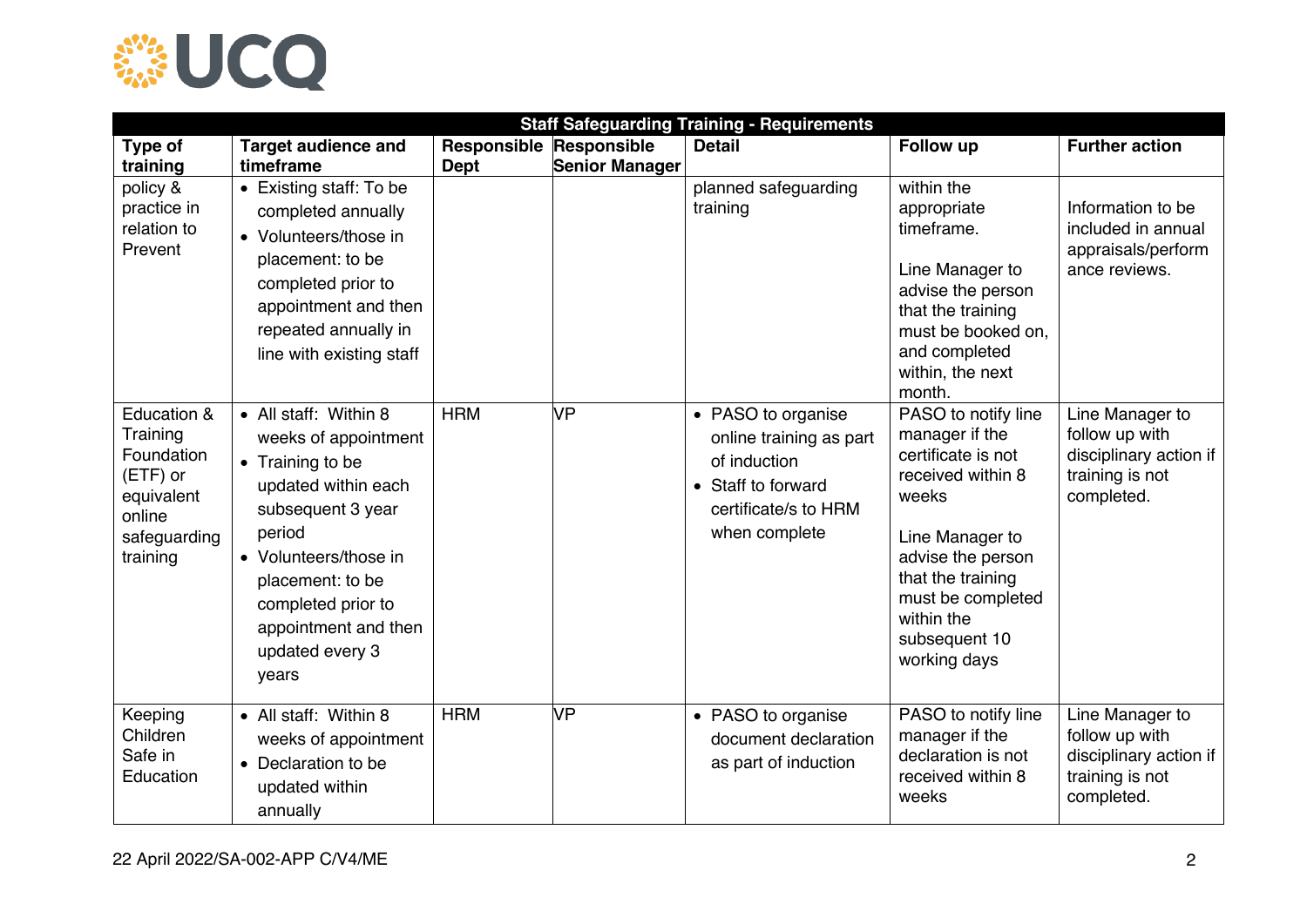

| <b>Staff Safeguarding Training - Requirements</b>                                                               |                                                                                                                                                                                                                                                |                                               |                       |                                                                                                                              |                                                                                                                                                                                                                            |                                                                                              |  |
|-----------------------------------------------------------------------------------------------------------------|------------------------------------------------------------------------------------------------------------------------------------------------------------------------------------------------------------------------------------------------|-----------------------------------------------|-----------------------|------------------------------------------------------------------------------------------------------------------------------|----------------------------------------------------------------------------------------------------------------------------------------------------------------------------------------------------------------------------|----------------------------------------------------------------------------------------------|--|
| Type of<br>training                                                                                             | <b>Target audience and</b><br>timeframe                                                                                                                                                                                                        | <b>Responsible Responsible</b><br><b>Dept</b> | <b>Senior Manager</b> | <b>Detail</b>                                                                                                                | <b>Follow up</b>                                                                                                                                                                                                           | <b>Further action</b>                                                                        |  |
| document<br>declaration                                                                                         | • Volunteers/those in<br>placement: to be<br>completed prior to<br>appointment and then<br>updated annually                                                                                                                                    |                                               |                       | • Staff to forward<br>declaration to HRM<br>when complete                                                                    | Line Manager to<br>advise the person<br>that the declaration<br>must be completed<br>within the<br>subsequent 10<br>working days                                                                                           |                                                                                              |  |
| Education &<br>Training<br>Foundation<br>(ETF) or<br>equivalent<br>Equality and<br><b>Diversity</b><br>Training | • All staff: Within 8<br>weeks of appointment<br>• Training to be<br>updated within each<br>subsequent 3 year<br>period<br>• Volunteers/those in<br>placement: to be<br>completed prior to<br>appointment and then<br>updated every 3<br>years | <b>HRM</b>                                    | VP                    | • PASO to organise<br>online training as part<br>of induction<br>• Staff to forward<br>certificate/s to HRM<br>when complete | PASO to notify line<br>manager if the<br>certificate is not<br>received within 8<br>weeks<br>Line Manager to<br>advise the person<br>that the training<br>must be completed<br>within the<br>subsequent 10<br>working days | Line Manager to<br>follow up with<br>disciplinary action if<br>training is not<br>completed. |  |
| <b>UCQ</b><br>Equality and<br><b>Diversity</b><br>Policy<br>declaration                                         | • All staff: Within 8<br>weeks of appointment<br>• Declaration to be<br>updated within<br>annually                                                                                                                                             | <b>HRM</b>                                    | VP                    | • PASO to organise<br>policy declaration as<br>part of induction                                                             | PASO to notify line<br>manager if the<br>declaration is not<br>received within 8<br>weeks                                                                                                                                  | Line Manager to<br>follow up with<br>disciplinary action if<br>training is not<br>completed. |  |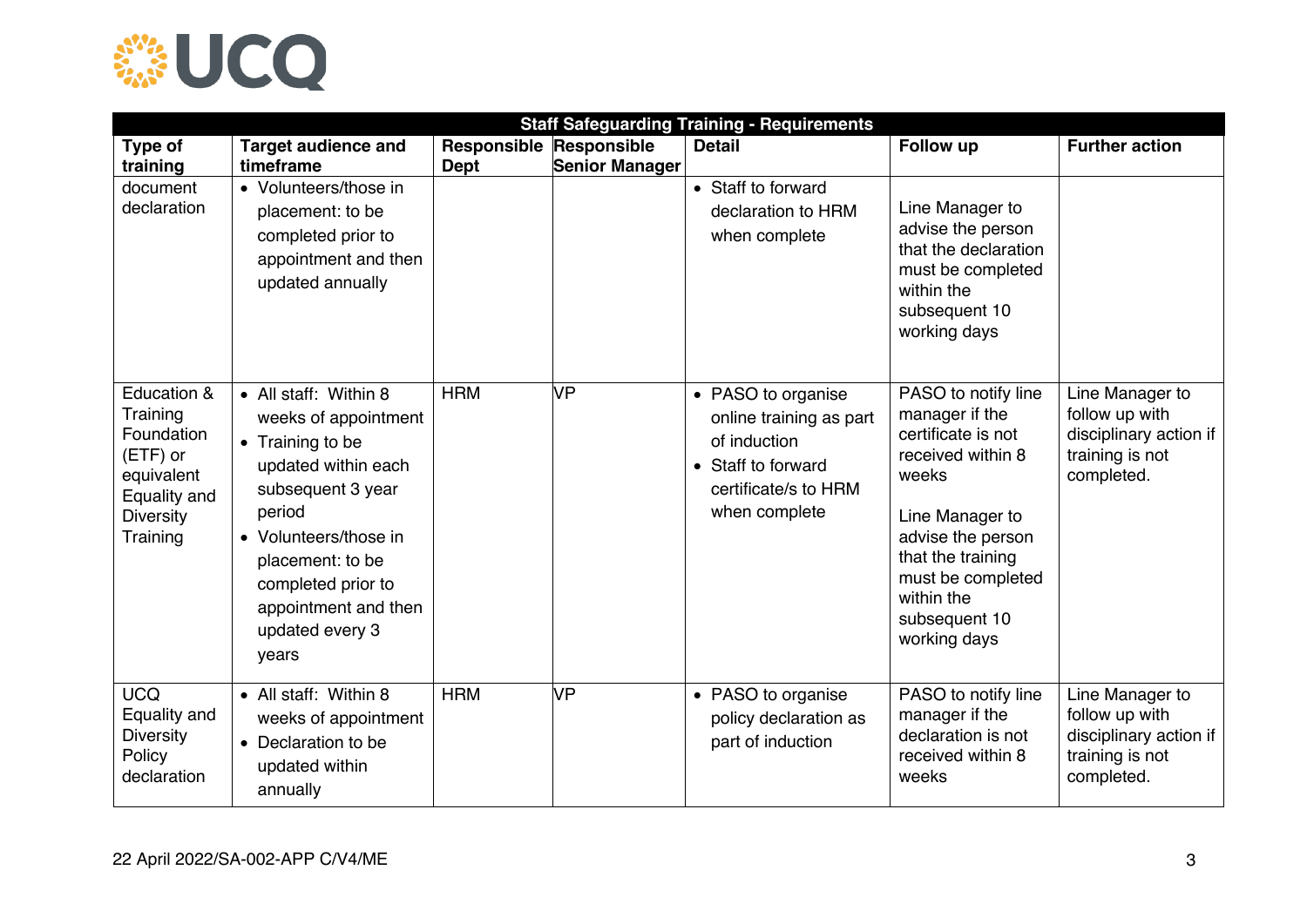

| <b>Staff Safeguarding Training - Requirements</b>                            |                                                                                                                                                                                                                                                |                                        |                       |                                                                                                                              |                                                                                                                                                                                                                            |                                                                                                                                                                                |  |
|------------------------------------------------------------------------------|------------------------------------------------------------------------------------------------------------------------------------------------------------------------------------------------------------------------------------------------|----------------------------------------|-----------------------|------------------------------------------------------------------------------------------------------------------------------|----------------------------------------------------------------------------------------------------------------------------------------------------------------------------------------------------------------------------|--------------------------------------------------------------------------------------------------------------------------------------------------------------------------------|--|
| Type of<br>training                                                          | <b>Target audience and</b><br>timeframe                                                                                                                                                                                                        | Responsible Responsible<br><b>Dept</b> | <b>Senior Manager</b> | <b>Detail</b>                                                                                                                | <b>Follow up</b>                                                                                                                                                                                                           | <b>Further action</b>                                                                                                                                                          |  |
|                                                                              | • Volunteers/those in<br>placement: to be<br>completed prior to<br>appointment and then<br>updated annually                                                                                                                                    |                                        |                       | • Staff to forward<br>declaration to HRM<br>when complete                                                                    | Line Manager to<br>advise the person<br>that the declaration<br>must be completed<br>within the<br>subsequent 10<br>working days                                                                                           |                                                                                                                                                                                |  |
| Home Office<br>or equivalent<br>online<br>Channel and<br>Prevent<br>training | • All staff: Within 8<br>weeks of appointment<br>• Training to be<br>updated within each<br>subsequent 3 year<br>period<br>• Volunteers/those in<br>placement: to be<br>completed prior to<br>appointment and then<br>updated every 3<br>years | <b>HRM</b>                             | VP                    | • PASO to organise<br>online training as part<br>of induction<br>• Staff to forward<br>certificate/s to HRM<br>when complete | PASO to notify line<br>manager if the<br>certificate is not<br>received within 8<br>weeks<br>Line Manager to<br>advise the person<br>that the training<br>must be completed<br>within the<br>subsequent 10<br>working days | Line Manager to<br>follow up with<br>disciplinary action if<br>training is not<br>completed.<br>Information to be<br>included in annual<br>appraisals/perform<br>ance reviews. |  |
| Annual<br>update safer<br>recruitment<br>training                            | All managers involved<br>in recruitment<br>within 8 weeks (within<br>normal term time) of<br>appointment with a<br>subsequent yearly<br>update                                                                                                 | Vice<br>Principal                      | VP                    | PASO will notify<br>appropriate staff of<br>planned training                                                                 | PASO will notify the<br>relevant member of<br>the senior<br>leadership team<br>(SLT) of managers<br>who have not<br>completed training<br>within the                                                                       | SLT member to<br>follow up with<br>disciplinary action if<br>training is not<br>completed.<br>Information to be<br>included in annual                                          |  |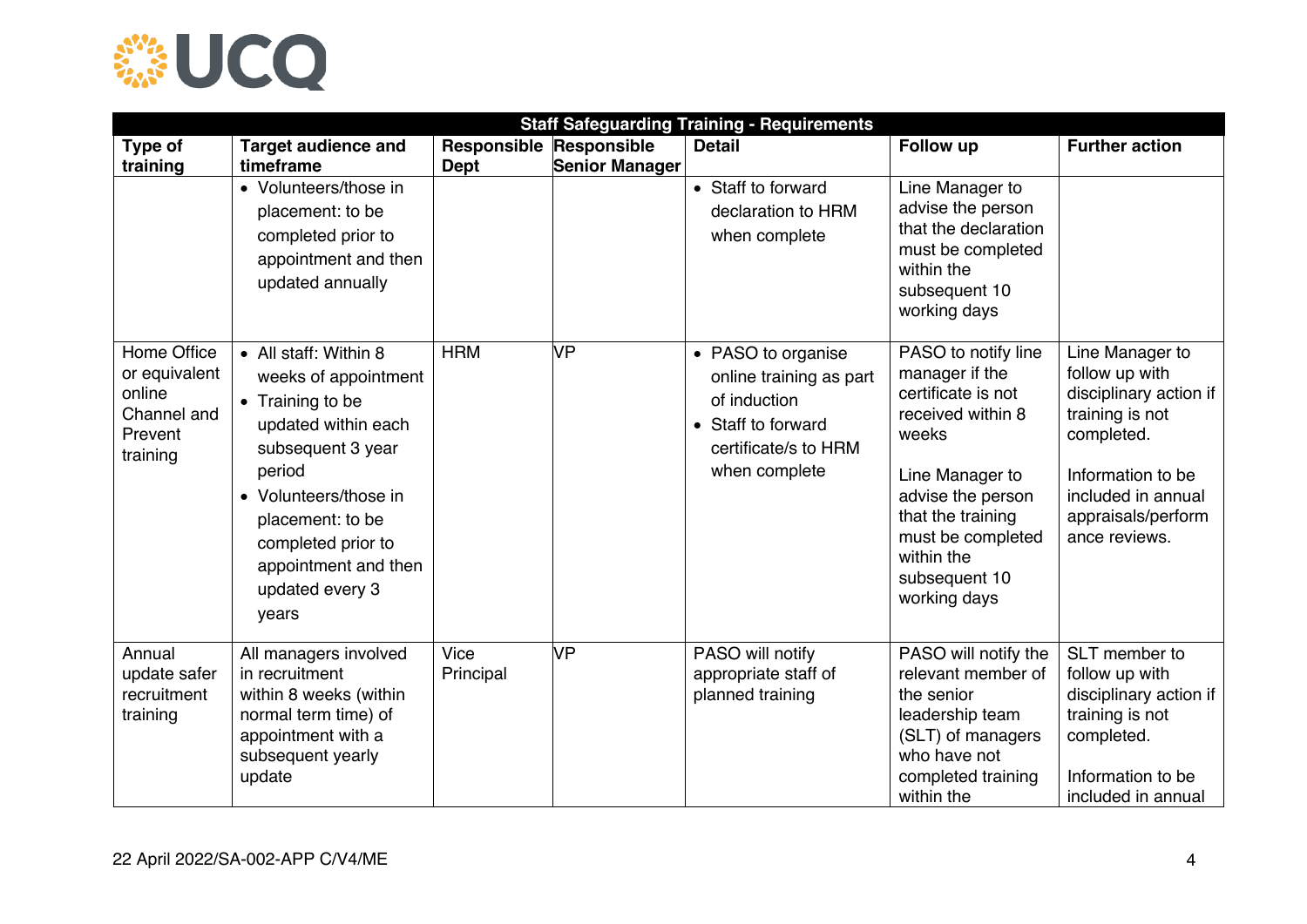

| <b>Staff Safeguarding Training - Requirements</b>                                                          |                                                                                                                                                                         |                                |                       |                                                                                                                                                                                                                                                                                   |                                                                                                                                                                                                                                           |                                                                                                                                                                                 |  |
|------------------------------------------------------------------------------------------------------------|-------------------------------------------------------------------------------------------------------------------------------------------------------------------------|--------------------------------|-----------------------|-----------------------------------------------------------------------------------------------------------------------------------------------------------------------------------------------------------------------------------------------------------------------------------|-------------------------------------------------------------------------------------------------------------------------------------------------------------------------------------------------------------------------------------------|---------------------------------------------------------------------------------------------------------------------------------------------------------------------------------|--|
| Type of                                                                                                    | <b>Target audience and</b>                                                                                                                                              | <b>Responsible Responsible</b> |                       | <b>Detail</b>                                                                                                                                                                                                                                                                     | Follow up                                                                                                                                                                                                                                 | <b>Further action</b>                                                                                                                                                           |  |
| training                                                                                                   | timeframe                                                                                                                                                               | <b>Dept</b>                    | <b>Senior Manager</b> |                                                                                                                                                                                                                                                                                   |                                                                                                                                                                                                                                           |                                                                                                                                                                                 |  |
|                                                                                                            |                                                                                                                                                                         |                                |                       |                                                                                                                                                                                                                                                                                   | appropriate<br>timeframe.<br>SLT member to                                                                                                                                                                                                | appraisals/perform<br>ance reviews.                                                                                                                                             |  |
|                                                                                                            |                                                                                                                                                                         |                                |                       |                                                                                                                                                                                                                                                                                   | advise the manager<br>that the training<br>must be booked on,<br>and completed<br>within the next                                                                                                                                         |                                                                                                                                                                                 |  |
|                                                                                                            |                                                                                                                                                                         |                                |                       |                                                                                                                                                                                                                                                                                   | month.                                                                                                                                                                                                                                    |                                                                                                                                                                                 |  |
| Education &<br>Training<br>Foundation<br>(ETF) or<br>equivalent<br>online safer<br>recruitment<br>training | All managers involved<br>in recruitment within 8<br>weeks (within normal<br>term time) of<br>appointment<br>Training updated within<br>each subsequent 3 year<br>period | <b>HRM</b>                     | VP                    | PASO to identify who<br>needs to complete the<br>training and provide the<br>link to the online training<br>with details to the<br>member of staff within 2<br>working weeks of the<br>appointment date.<br>The member of staff to<br>forward certificate to<br>HRM when complete | PASO to notify the<br>relevant member of<br>SLT if the certificate<br>is not received<br>within 8 weeks<br>Member of SLT to<br>advise the person<br>that the training<br>must be completed<br>within the<br>subsequent 10<br>working days | Member of SLT to<br>follow up with<br>disciplinary action if<br>training is not<br>completed.<br>Information to be<br>included in annual<br>appraisals/perform<br>ance reviews. |  |
| Annual<br>update<br>health and<br>safety<br>session                                                        | Session will be provided<br>annually. Attendance<br>will be mandatory                                                                                                   | <b>HRM</b> with<br><b>HSO</b>  | VР                    | PASO will notify new<br>and existing staff (and<br>line managers) of<br>planned H&S update<br>training                                                                                                                                                                            | PASO will notify<br>line managers of<br>the names of all<br>staff who have not<br>completed training<br>within the<br>appropriate<br>timeframe.                                                                                           | Line Manager to<br>follow up with<br>disciplinary action if<br>training is not<br>completed.<br>Information to be<br>included in annual                                         |  |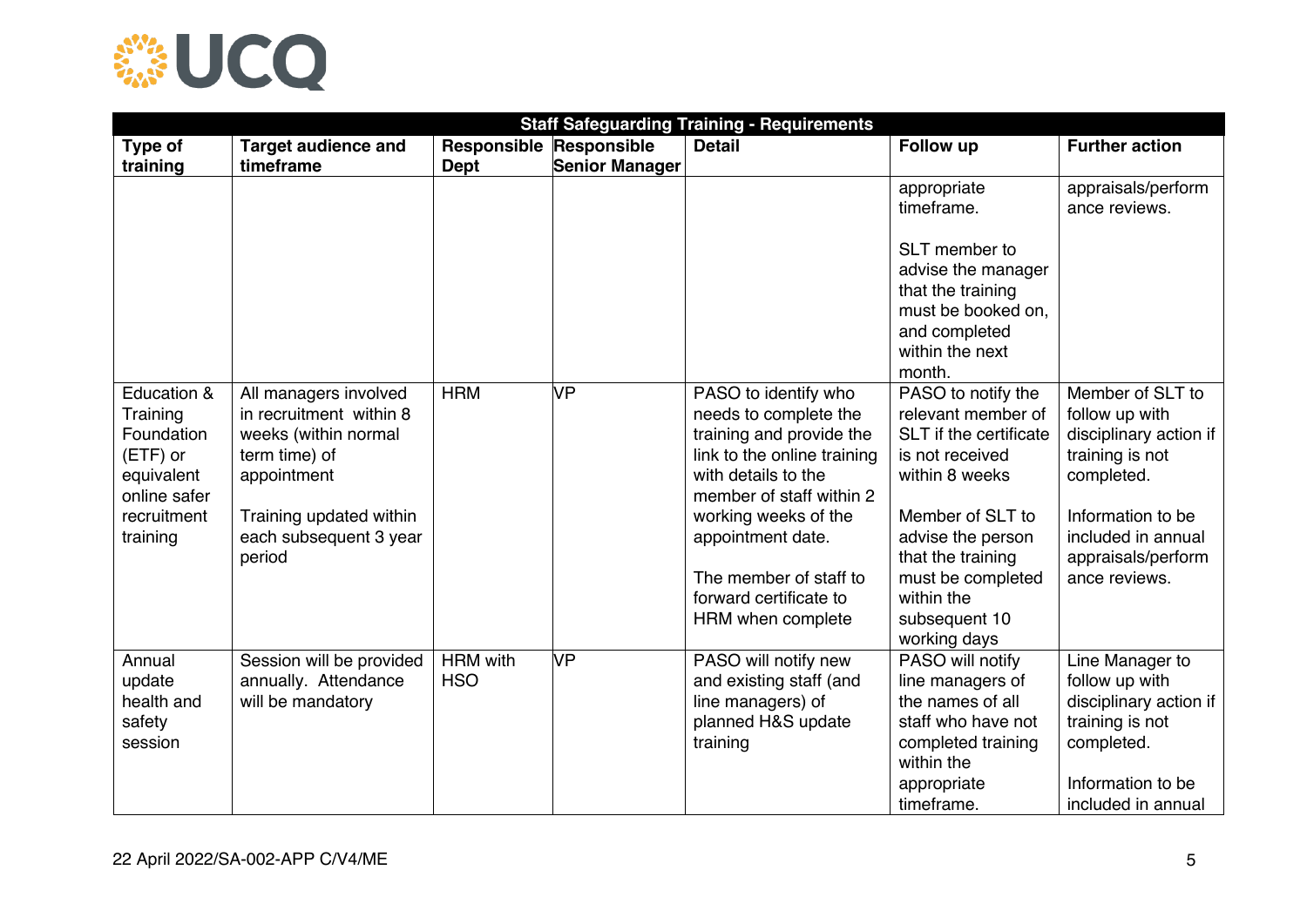

|                                        | <b>Staff Safeguarding Training - Requirements</b>                                                                                                                                                                                         |                                        |                       |                                                                                                                                                                                                |                                                                                                                                                                                                                               |                                                                                                                                                                                |  |  |
|----------------------------------------|-------------------------------------------------------------------------------------------------------------------------------------------------------------------------------------------------------------------------------------------|----------------------------------------|-----------------------|------------------------------------------------------------------------------------------------------------------------------------------------------------------------------------------------|-------------------------------------------------------------------------------------------------------------------------------------------------------------------------------------------------------------------------------|--------------------------------------------------------------------------------------------------------------------------------------------------------------------------------|--|--|
| Type of<br>training                    | <b>Target audience and</b><br>timeframe                                                                                                                                                                                                   | Responsible Responsible<br><b>Dept</b> | <b>Senior Manager</b> | <b>Detail</b>                                                                                                                                                                                  | Follow up                                                                                                                                                                                                                     | <b>Further action</b>                                                                                                                                                          |  |  |
|                                        |                                                                                                                                                                                                                                           |                                        |                       |                                                                                                                                                                                                | Line Manager to<br>advise the person<br>that the training<br>must be booked on.<br>and completed<br>within, the next<br>month.                                                                                                | appraisals/perform<br>ance reviews.                                                                                                                                            |  |  |
| Consumer<br><b>Rights</b><br>training  | • All staff: Within 8<br>weeks of appointment<br>• Training to be<br>updated within each<br>subsequent 3 year<br>period<br>Volunteers/those in<br>placement: to be<br>completed prior to<br>appointment and then<br>updated every 3 years | Head of<br>Policy &<br>Governance      | <b>HPG</b>            | • HPG to organise<br>online training as part<br>of induction<br>• Staff to achieve<br>minimum 8/10 on<br>assessment to pass.<br>Results are sent<br>directly to HPG who<br>will report to HRM. | HPG to notify line<br>manager if the<br>training result is not<br>received within 8<br>weeks<br>Line Manager to<br>advise the person<br>that the training<br>must be completed<br>within the<br>subsequent 10<br>working days | Line Manager to<br>follow up with<br>disciplinary action if<br>training is not<br>completed.<br>Information to be<br>included in annual<br>appraisals/perform<br>ance reviews. |  |  |
| Designated<br>Safeguarding<br>Training | • Designated<br><b>Safeguarding Leads</b><br>• Training to be<br>updated within each<br>subsequent 3 year<br>period                                                                                                                       | <b>HRM</b>                             | VP                    | • PASO will notify<br>appropriate staff of<br>planned training                                                                                                                                 | PASO will notify the<br>relevant member of<br>the senior<br>leadership team<br>(SLT) of DSLs who<br>have not completed<br>training within the<br>appropriate<br>timeframe.                                                    | SLT member to<br>follow up with<br>disciplinary action if<br>training is not<br>completed.<br>Information to be<br>included in annual<br>appraisals/perform<br>ance reviews.   |  |  |